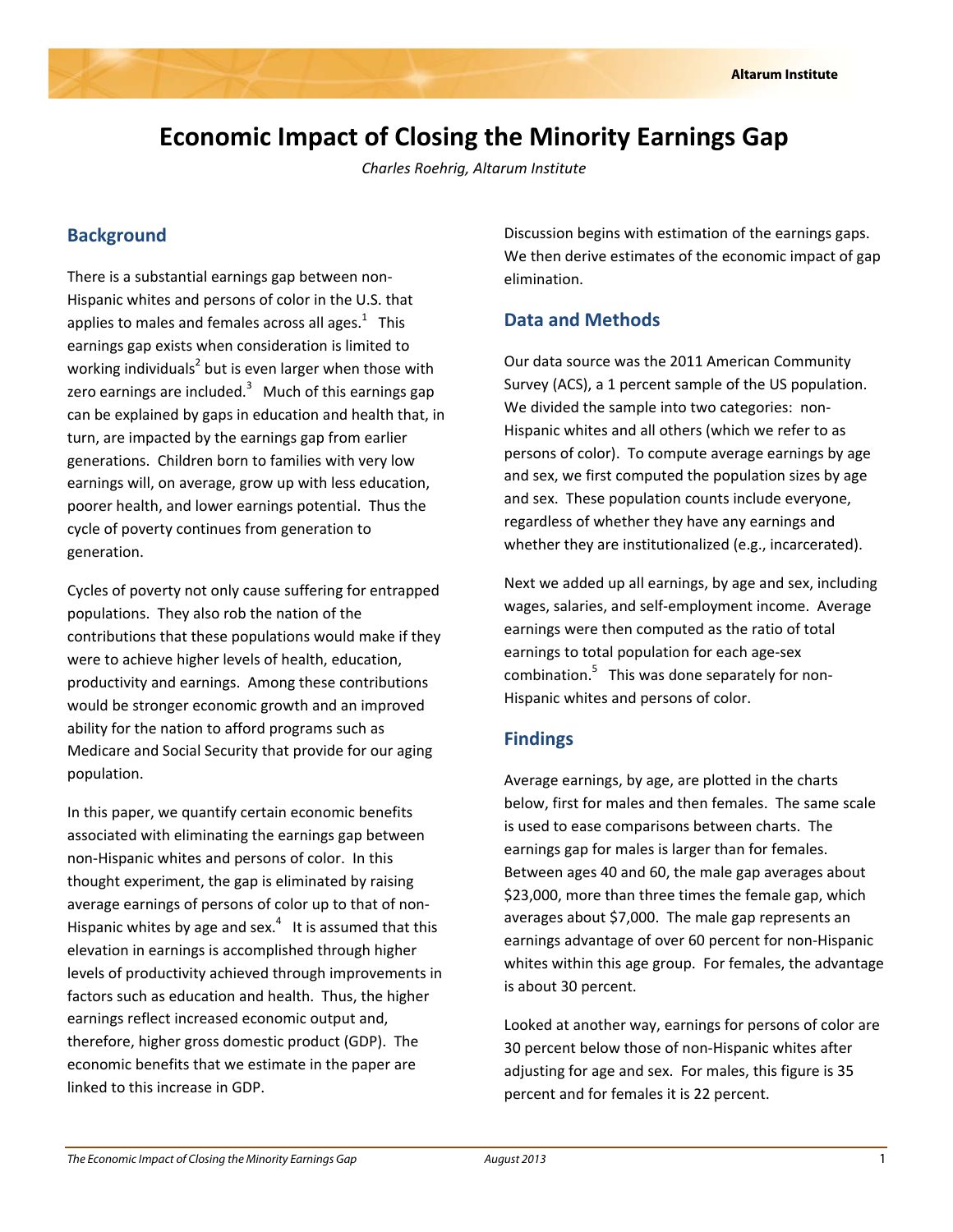**Figure 1: Earnings per Capita by Age for Males**



*Source: 2011 American Community Survey data.*





*Source: 2011 American Community Survey data.*

#### **Economic Implications**

In 2012, persons of color represented 37 percent of the working age population, defined here as ages 18 to 64. According to the latest population projections from the U.S. Census Bureau, this figure will rise to 46 percent by 2030 and 55 percent by 2050. These projections show that solving the earnings gap will become more and more important for our economic growth in the coming decades. Specifically, if age‐sex specific earnings for persons of color were increased to that of non‐Hispanic whites, total earnings in the U.S. would have been 11.8

percent higher in 2012. By 2030, elimination of the earnings gap would mean 15.8 percent higher earnings in the economy, and by 2050 this figure rises to 19.8 percent.

Suppose that the earnings gaps are eliminated through increases in productivity brought about by eliminating other gaps such as those in education and health.<sup>6</sup> Then the increased earnings will represent increased productivity and higher levels of gross domestic product. The table below presents some implications under the assumption that GDP grows in proportion to earnings.<sup>7</sup>

| Table 1: Impacts of Earnings Gap Elimination: 2012, 2030, and |  |
|---------------------------------------------------------------|--|
| 2050 (\$ billions)                                            |  |

|                                   |        | Gaps                        | <b>Dollar</b> | Percent  |
|-----------------------------------|--------|-----------------------------|---------------|----------|
|                                   |        | <b>With Gaps Eliminated</b> | Impact        | Impact   |
|                                   |        |                             |               |          |
| 2012                              |        |                             |               |          |
| <b>GDP</b>                        | 15,685 | 17,542                      | 1,857         | 11.8%    |
| Earnings                          | 8,137  | 9,100                       | 963           | 11.8%    |
| Profits                           | 1,525  | 1,705                       | 181           | 11.8%    |
| <b>Federal Tax Revenues</b>       | 2,470  | 2,763                       | 293           | 11.8%    |
| Federal Medicaid + Income Support | 610    | 549                         | (61)          | $-10.0%$ |
| <b>Deficit Reduction</b>          |        |                             | 353           |          |
| as percent of GDP                 |        |                             | 2.3%          |          |
| 2030                              |        |                             |               |          |
| <b>GDP</b>                        | 34,300 | 39,727                      | 5,427         | 15.8%    |
| Earnings                          | 18,353 | 21,257                      | 2,904         | 15.8%    |
| Profits                           | 2,833  | 3,282                       | 448           | 15.8%    |
| Federal Tax Revenues @19% of GDP  | 6,517  | 7,548                       | 1,031         | 15.8%    |
| Federal Medicaid + Income Support | 975    | 877                         | (97)          | $-10.0%$ |
| <b>Deficit Reduction</b>          |        |                             | 1,129         |          |
| as percent of GDP                 |        |                             | 3.3%          |          |
| 2050                              |        |                             |               |          |
| GDP                               | 82,300 | 98,593                      | 16,293        | 19.8%    |
| Earnings                          | 44,038 | 52,756                      | 8,718         | 19.8%    |
| Profits                           | 6,798  | 8,144                       | 1,346         | 19.8%    |
| Federal Tax Revenues @19% of GDP  | 15,637 | 18,733                      | 3,096         | 19.8%    |
| Federal Medicaid + Income Support | 2,338  | 2,104                       | (234)         | $-10.0%$ |
| <b>Deficit Reduction</b>          |        |                             | 3,330         |          |
| as percent of GDP                 |        |                             | 4.0%          |          |

Elimination of the earnings gaps in 2012 would have raised GDP by about \$1.8 trillion and corporate profits by \$178 billion. Federal tax revenues would have increased by \$288 billion. We did not attempt to quantify the reduction in federal Medicaid spending and income support expenditures. Instead we used a conservative estimate of a ten percent reduction as persons of color